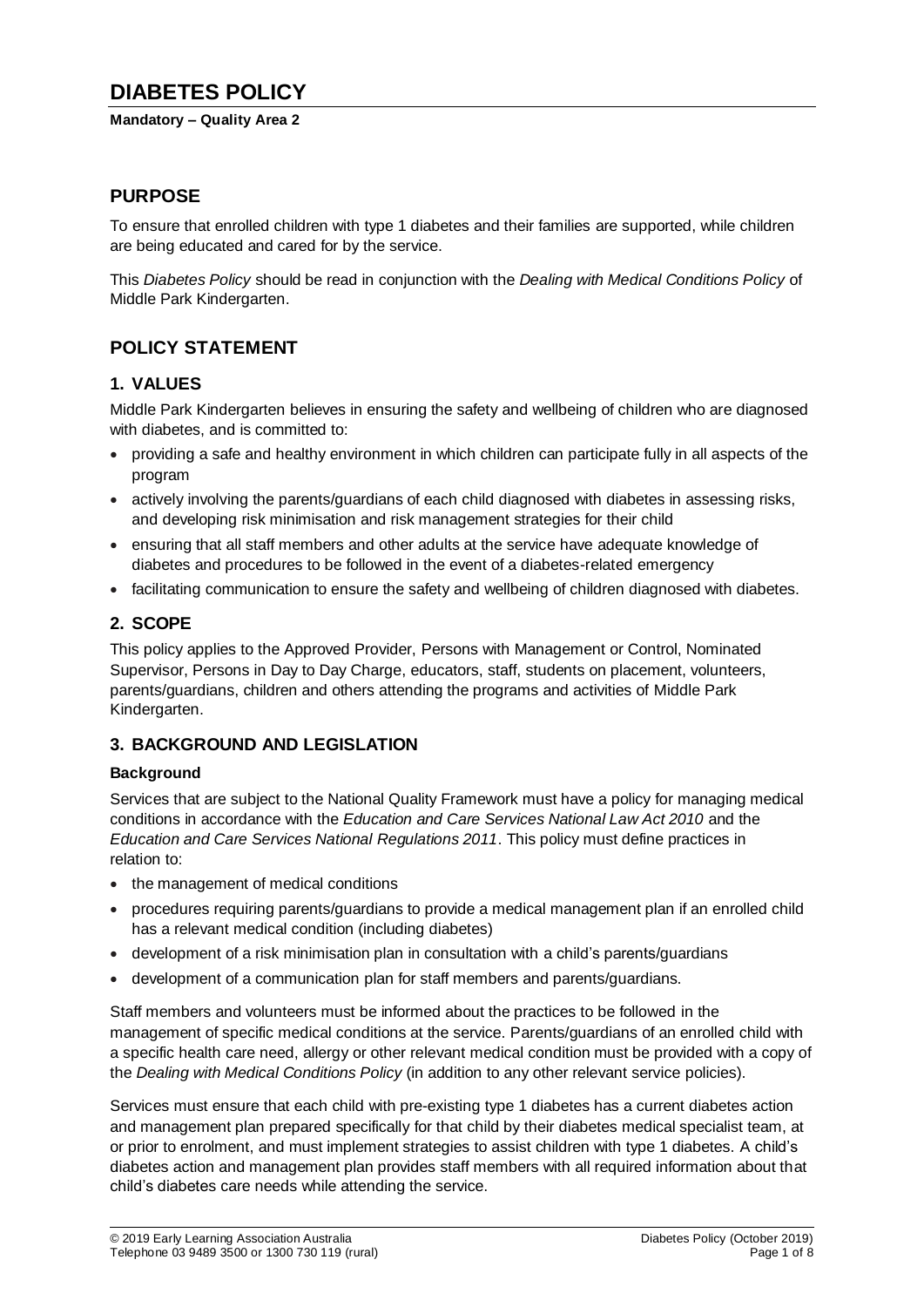The following lists key points to assist service staff to support children with type 1 diabetes:

- Follow the service's *Dealing with Medical Conditions Policy* (and this *Diabetes Policy*) and procedures for medical emergencies involving children with type 1 diabetes.
- Parents/guardians should notify the service immediately about any changes to the child's individual diabetes action and management plan.
- The child's diabetes medical specialist team may include an endocrinologist, diabetes nurse educator and other allied health professionals. This team will provide parents/guardians with a diabetes action and management plan to supply to the service. Examples can be found here: <http://www.diabetesvic.org.au/resources>
- Contact Diabetes Australia Vic for further support, information and professional development sessions.

Most children with type 1 diabetes can enjoy and participate in service programs and activities to their full potential, but are likely to require additional support from service staff to manage their diabetes. While attendance at the service should not be an issue for children with type 1 diabetes, they may require time away to attend medical appointments.

### **Legislation and standards**

Relevant legislation and standards include but are not limited to:

- *Education and Care Services National Law Act 2010*: Sections 167, 169
- *Education and Care Services National Regulations 2011*: Regulations 90–96, 102, 136, 137, 146, 147, 160–162, 168(2)(d), 173, 177, 181, 183, 184, 246
- *Health Records Act 2001* (Vic)
- *National Quality Standard*, Quality Area 2: Children's Health and Safety
- *Occupational Health and Safety Act 2004* (Vic)
- *Privacy and Data Protection Act 2014* (Vic)
- *Privacy Act 1988* (Cth)
- *Public Health and Wellbeing Act 2008*
- *Public Health and Wellbeing Regulations 2009* (Vic)

The most current amendments to listed legislation can be found at:

- Victorian Legislation Victorian Law Today:<http://www.legislation.vic.gov.au/>
- Commonwealth Legislation ComLaw:<http://www.comlaw.gov.au/>

## **4. DEFINITIONS**

The terms defined in this section relate specifically to this policy. For commonly used terms e.g. Approved Provider, Nominated Supervisor, Regulatory Authority etc. refer to the *General Definitions* section of this manual.

**Type 1 diabetes:** An autoimmune condition that occurs when the immune system damages the insulin producing cells in the pancreas. Type 1 diabetes is treated with insulin replacement via injections or a continuous infusion of insulin via a pump. Without insulin treatment, type 1 diabetes is life threatening.

**Type 2 diabetes:** Occurs when either insulin is not working effectively (insulin resistance) or the pancreas does not produce sufficient insulin (or a combination of both). Type 2 diabetes accounts for 85 to 90 per cent of all cases of diabetes and usually develops in adults over the age of 45 years, but is increasingly occurring in individuals at a younger age. Type 2 diabetes is unlikely to be seen in children under the age of 4 years.

**Hypoglycaemia** *or* **hypo (low blood glucose):** Hypoglycaemia refers to having a blood glucose level that is lower than normal i.e. below 4 mmol/L, even if there are no symptoms. Neurological symptoms can occur at blood glucose levels below 4 mmol/L and can include sweating, tremors, headache,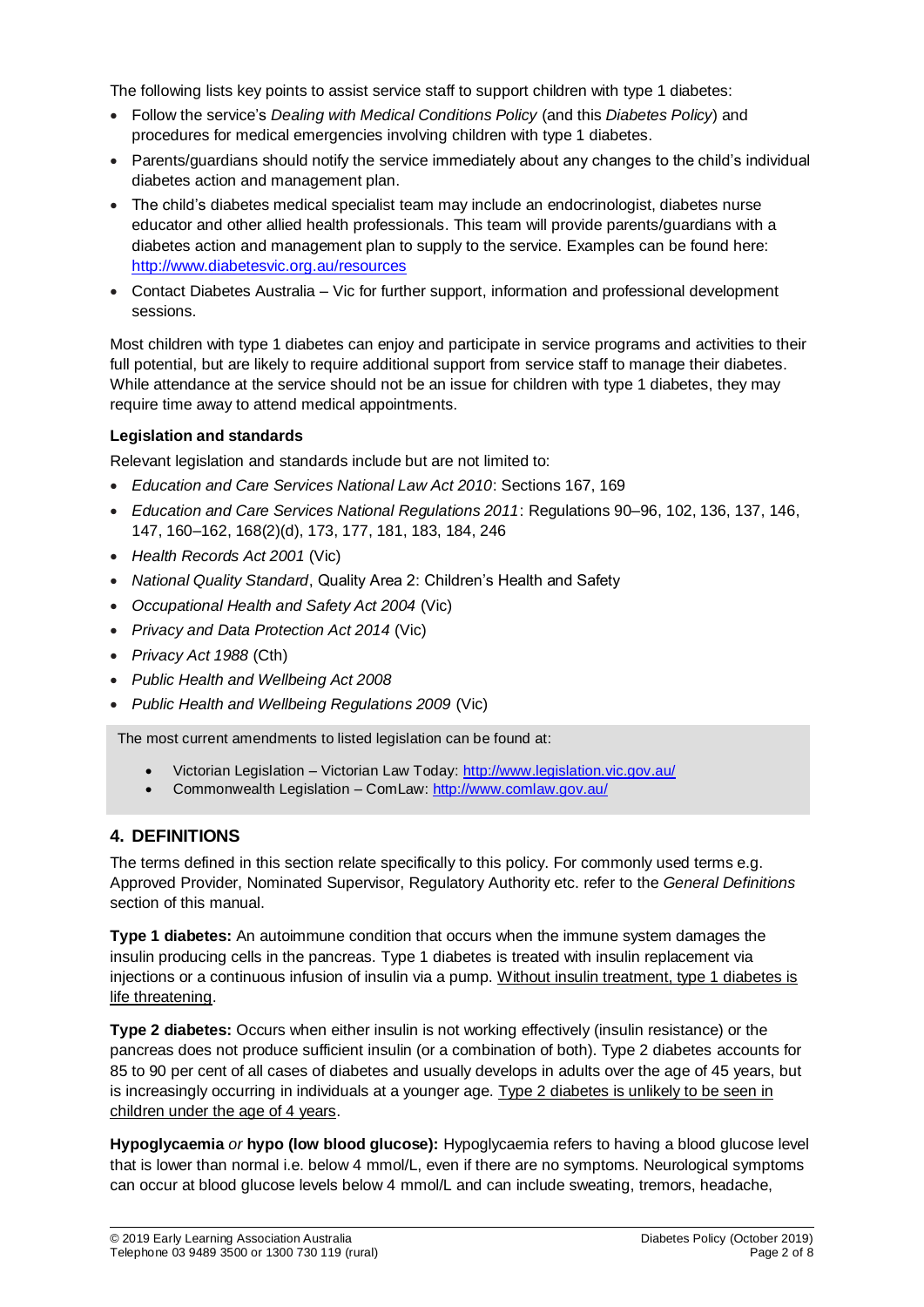pallor, poor co-ordination and mood changes. Hypoglycaemia can also impair concentration, behaviour and attention, and symptoms can include a vague manner and slurred speech.

Hypoglycaemia is often referred to as a 'hypo'. Common causes include but are not limited to:

- taking too much insulin
- delaying a meal
- consuming an insufficient quantity of carbohydrate
- undertaking unplanned or unusual exercise.

It is important to treat hypoglycaemia promptly and appropriately to prevent the blood glucose level from falling even lower, as very low levels can lead to loss of consciousness and possibly convulsions.

The child's diabetes action and management plan will provide specific guidance for services in preventing and treating a hypo.

**Hyperglycaemia (high blood glucose):** Hyperglycaemia occurs when the blood glucose level rises above 15 mmol/L. Hyperglycaemia symptoms can include increased thirst, tiredness, irritability and urinating more frequently. High blood glucose levels can also affect thinking, concentration, memory, problem-solving and reasoning. Common causes include but are not limited to:

- taking insufficient insulin
- consuming too much carbohydrate
- common illnesses such as a cold
- stress.

**Insulin:** Medication prescribed and administered by injection or continuously by a pump device to lower the blood glucose level. In the body, insulin allows glucose from food (carbohydrates) to be used as energy, and is essential for life.

**Blood glucose meter:** A compact device used to check a small blood drop sample to determine the blood glucose level.

**Continuous Glucose Monitor:** Continuous Glucose Monitoring (CGM) is a means of measuring glucose levels continuously, in contrast to a blood glucose meter that measures a single point in time. A Continuous Glucose Monitoring System sensor is inserted into the skin separately to the insulin pump, and measures the level of glucose in the interstitial fluid (fluid in the tissue). The sensor continuously sends real-time glucose readings wirelessly to a receiver (the insulin pump, a smart phone or dedicated device) so the user can view the information. The CGM receiver and/or compatible smart device can usually be set to send custom alerts to the user when certain glucose thresholds are reached or if levels are changing rapidly, reducing or eliminating the need for blood glucose finger prick tests and enabling early intervention to prevent the person becoming 'hypo' or 'hyper'. Children in Australia with type 1 diabetes have free access to CGM technology.

**Flash Glucose Monitor:** Flash Glucose Monitoring (FGM) uses a sensor attached to the skin, much like a continuous glucose monitor, to measure glucose levels without finger pricks. In contrast to CGM, the FGM sensor will not continuously send readings to a device. The reader (certain blood glucose monitors and smart phones) is scanned over the sensor to obtain the data.

**Insulin pump:** A small, computerised device to deliver insulin constantly, connected to an individual via an infusion line inserted under the skin.

**Ketones:** Occur when there is insufficient insulin in the body. High levels of ketones can make children very sick. Extra insulin is required (given to children by parents/guardians) when ketone levels are >0.6 mmol/L if insulin is delivered via a pump, or >1.0 mmol/L if on injected insulin.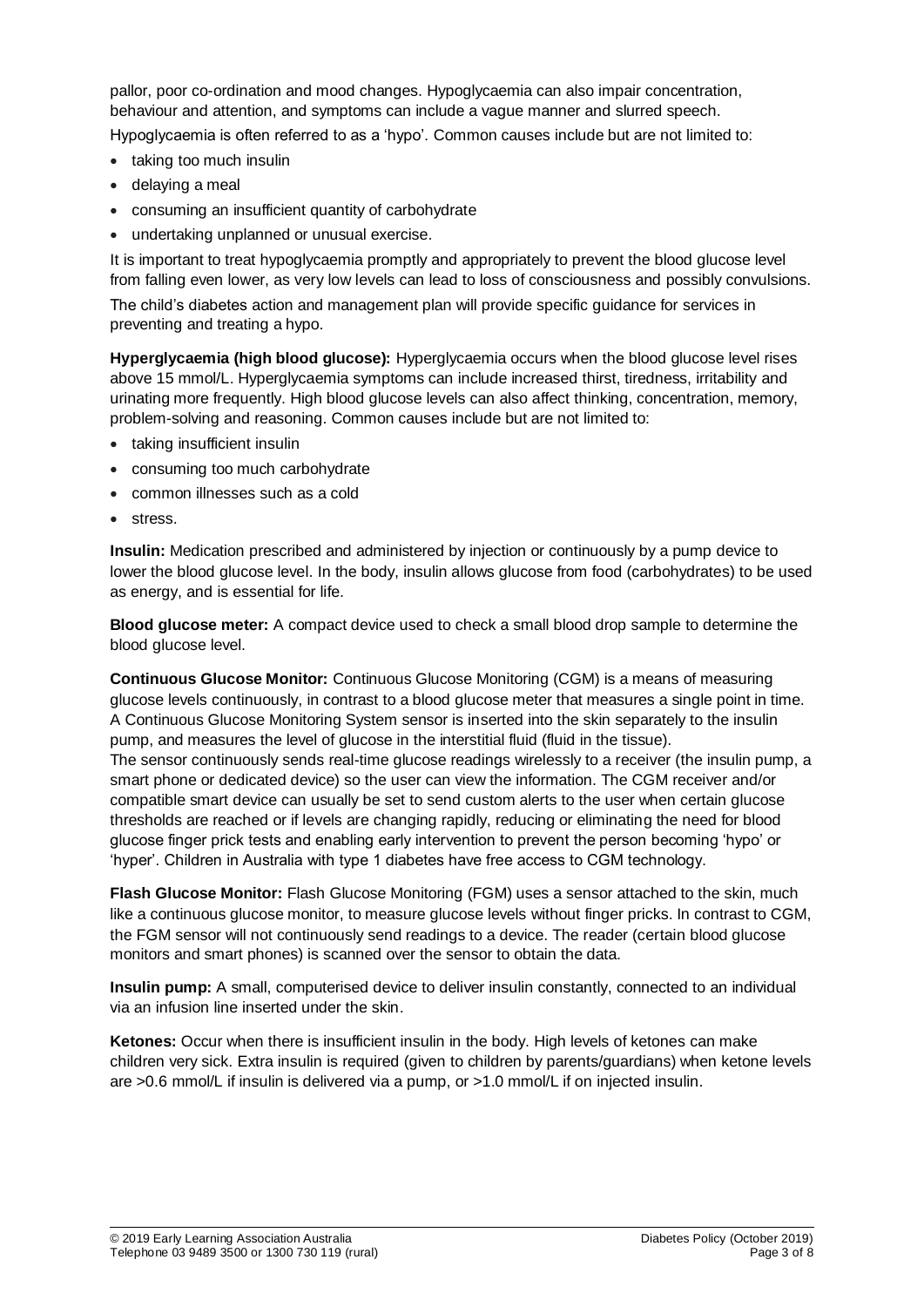## **5. SOURCES AND RELATED POLICIES**

### **Sources**

- Caring for Diabetes in Children and [Adolescents, Royal Children's Hospital](http://www.rch.org.au/diabetesmanual/index.cfm?doc_id=2352) Melbourne: <http://www.rch.org.au/diabetesmanual/>
- Diabetes Victoria, multiple resources available to download here: [www.diabetesvic.org.au/resources](http://www.diabetesvic.org.au/resources)
	- Information about professional learning for teachers (i.e. *Diabetes in Schools* one day seminars for teachers and early childhood staff), sample management plans and online resources.
- Diabetes Victoria, Professional development program for schools and early childhood settings: [https://www.diabetesvic.org.au/how-we-help-detail?tags=Left-Mega-](https://www.diabetesvic.org.au/how-we-help-detail?tags=Left-Mega-Nav%2FSchools&content_id=a1R9000000HsgqyEAB&bdc=1)[Nav%2FSchools&content\\_id=a1R9000000HsgqyEAB&bdc=1](https://www.diabetesvic.org.au/how-we-help-detail?tags=Left-Mega-Nav%2FSchools&content_id=a1R9000000HsgqyEAB&bdc=1)

### **Service policies**

- *Administration of First Aid Policy*
- *Administration of Medication Policy*
- *Dealing with Medical Conditions Policy*
- *Enrolment and Orientation Policy*
- *Excursions and Service Events Policy*
- *Food Safety Policy*
- *Hygiene Policy*
- *Incident, Injury, Trauma and Illness Policy*
- *Inclusion and Equity Policy*
- *Nutrition and Active Play Policy*
- *Occupational Health and Safety Policy*
- *Privacy and Confidentiality Policy*
- *Supervision of Children Policy*

## **PROCEDURES**

### **The Approved Provider or Persons with Management and Control is responsible for:**

- ensuring that a diabetes policy is developed and implemented at the service
- ensuring that the Nominated Supervisor, educators, staff, students and volunteers at the service are provided with a copy of the *Diabetes Policy*, including the section on management strategies (refer to Attachment 1 – Strategies for the management of diabetes in children at the service), and the *Dealing with Medical Conditions Policy*
- ensuring that the programs delivered at the service are inclusive of children diagnosed with diabetes (refer to *Inclusion and Equity Policy*), and that children with diabetes can participate in all activities safely and to their full potential
- ensuring that the parents/guardians of an enrolled child who is diagnosed with diabetes are provided with a copy of the *Diabetes Policy* (including procedures) and the *Dealing with Medical Conditions Policy* (Regulation 91)
- ensuring that the Nominated Supervisor, staff and volunteers at the service are aware of the strategies to be implemented for the management of diabetes at the service (refer to Attachment 1 – Strategies for the management of diabetes in children at the service)
- ensuring that staff have access to appropriate training and professional development opportunities and are adequately resourced to work with children with Type 1 Diabetes and their families
- ensuring that each enrolled child who is diagnosed with diabetes has a current diabetes action and management plan prepared specifically for that child by their diabetes medical specialist team, at or prior to enrolment and signed off by all relevant parties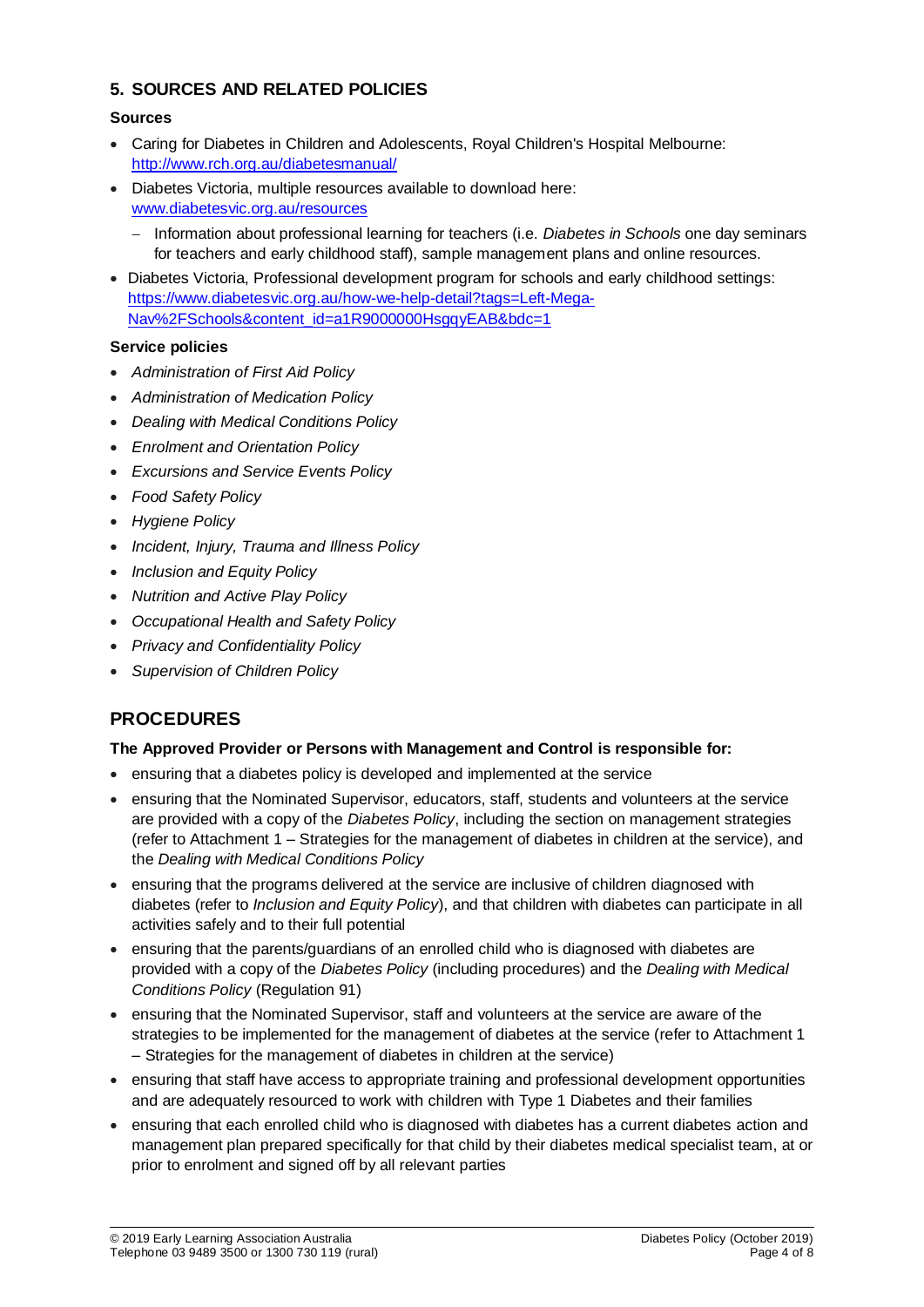- ensuring that the Nominated Supervisor, educators, staff, students, volunteers and others at the service follow the child's diabetes action and management plan in the event of an incident at the service relating to their diabetes
- ensuring that a risk minimisation plan is developed for each enrolled child diagnosed with diabetes in consultation with the child's parents/guardians, in accordance with Regulation 90(iii)
- ensuring that a communication plan is developed for staff and parents/guardians in accordance with Regulation 90(iv), and encouraging ongoing communication between parents/guardians and staff regarding the management of the child's medical condition
- ensuring that children diagnosed with diabetes are not discriminated against in any way and are able to participate fully in all programs and activities at the service
- following appropriate reporting procedures set out in the *Incident, Injury, Trauma and Illness Policy* in the event that a child is ill, or is involved in a medical emergency or an incident at the service that results in injury or trauma.

### **The Nominated Supervisor and Person in Day to Day Charge is responsible for:**

- ensuring that the *Diabetes Policy* is implemented at the service
- compiling a list of children with diabetes and placing it in a secure but readily accessible location known to all staff. This should include the diabetes action and management plan for each child
- following the strategies developed for the management of diabetes at the service (refer to Attachment 1 – Strategies for the management of diabetes in children at the service)
- organising appropriate training and professional development for educators and staff to enable them to work effectively with children with Type 1 Diabetes and their families
- ensuring that all staff, including casual and relief staff, are aware of children diagnosed with diabetes, symptoms of low blood sugar levels, and the location of medication and diabetes action and management plans
- following the child's diabetes action and management plan in the event of an incident at the service relating to their diabetes
- following the risk minimisation plan for each enrolled child diagnosed with diabetes
- ensuring that programmed activities and experiences take into consideration the individual needs of all children, including children diagnosed with diabetes
- communicating daily with parents/guardians regarding the management of their child's diabetes
- ensuring that children diagnosed with diabetes are not discriminated against in any way and are able to participate fully in all programs and activities at the service.

## **Educators and other staff are responsible for:**

- reading and complying with this *Diabetes Policy* and the *Dealing with Medical Conditions Policy*
- following the strategies developed for the management of diabetes at the service (refer to Attachment 1 – Strategies for the management of diabetes in children at the service)
- working with individual parents/guardians to determine the most appropriate support for their child
- following the risk minimisation plan for each enrolled child diagnosed with diabetes
- knowing which children are diagnosed with diabetes, and the location of their medication and diabetes action and management plans
- following the child's diabetes action and management plan in the event of an incident at the service relating to their diabetes
- communicating daily with parents/guardians regarding the management of their child's medical condition
- ensuring that children diagnosed with diabetes are not discriminated against in any way and are able to participate fully in all programs and activities at the service.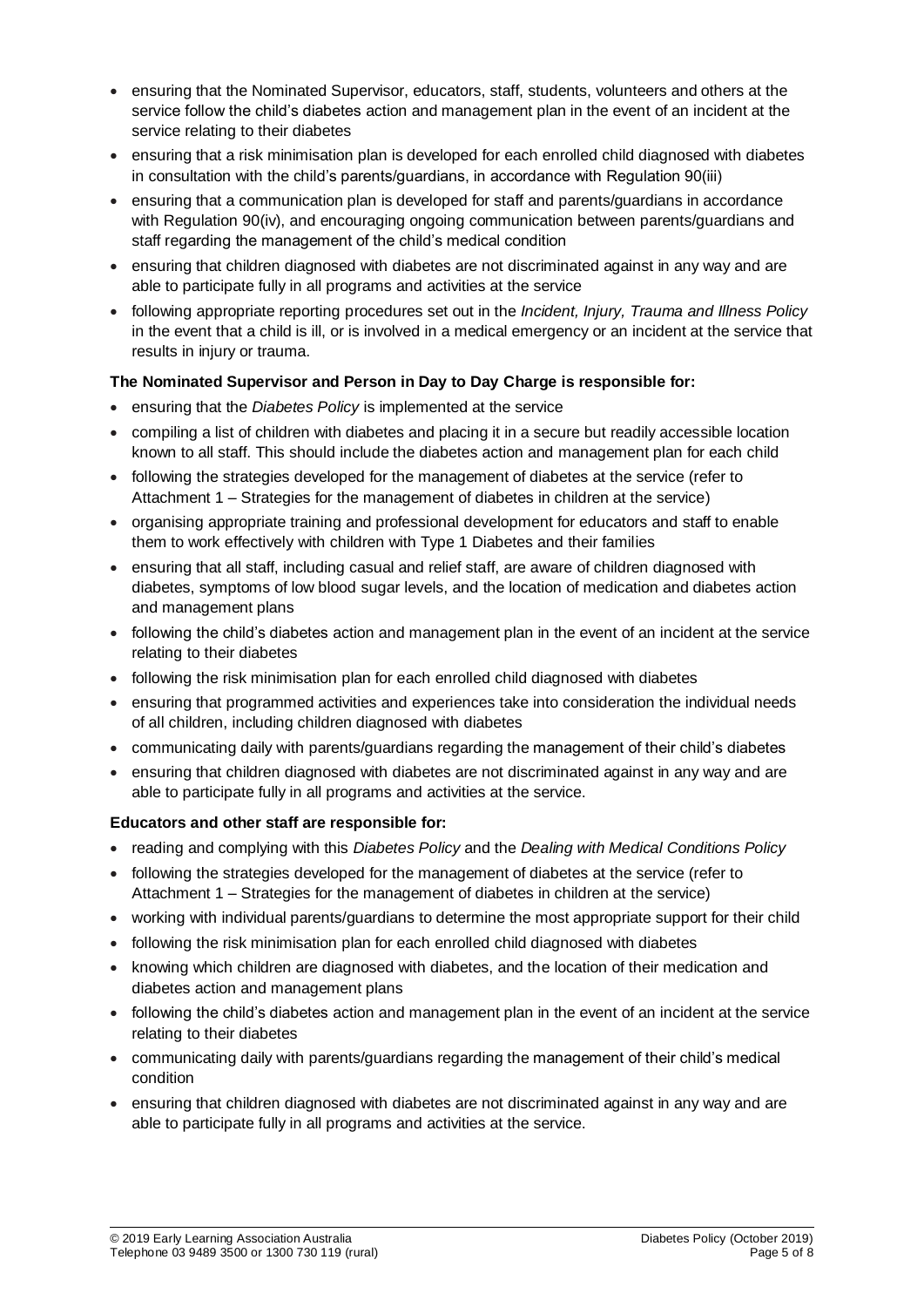#### **All parents/guardians are responsible for:**

• reading and complying with this *Diabetes Policy*, diabetes management strategies (refer to Attachment 1 – Strategies for the management of diabetes in children at the service), and the *Dealing with Medical Conditions Policy.*

#### **Parents/guardians of children diagnosed with type 1 diabetes are responsible for:**

- providing the service with a current diabetes action and management plan prepared specifically for their child by their diabetes medical specialist team and signed off by all relevant parties
- working with the Approved Provider to develop a risk minimisation plan for their child
- working with the Approved Provider to develop a communication plan
- working with educators and staff to assist them to provide the most appropriate support for their child
- ensuring that they provide the service with any equipment, medication or treatment, as specified in the child's individual diabetes action and management plan.

#### **Volunteers and students, while at the service, are responsible for following this policy and its procedures.**

## **EVALUATION**

In order to assess whether the values and purposes of the policy have been achieved, the Approved Provider will:

- selectively audit enrolment checklists (for example, annually) to ensure that documentation is current and complete
- regularly seek feedback from everyone affected by the policy regarding its effectiveness
- monitor the implementation, compliance, complaints and incidents in relation to this policy
- keep the policy up to date with current legislation, research, policy and best practice
- revise the policy and procedures as part of the service's policy review cycle, or following a hypo emergency at the service, to identify any changes required
- notify parents/guardians at least 14 days before making any changes to this policy or its procedures.

## **ATTACHMENTS**

Attachment 1: Strategies for the management of diabetes in children at the service

## **AUTHORISATION**

This policy was adopted by the Approved Provider of Middle Park Kindergarten June 2022.

**REVIEW DATE:** JUNE 2024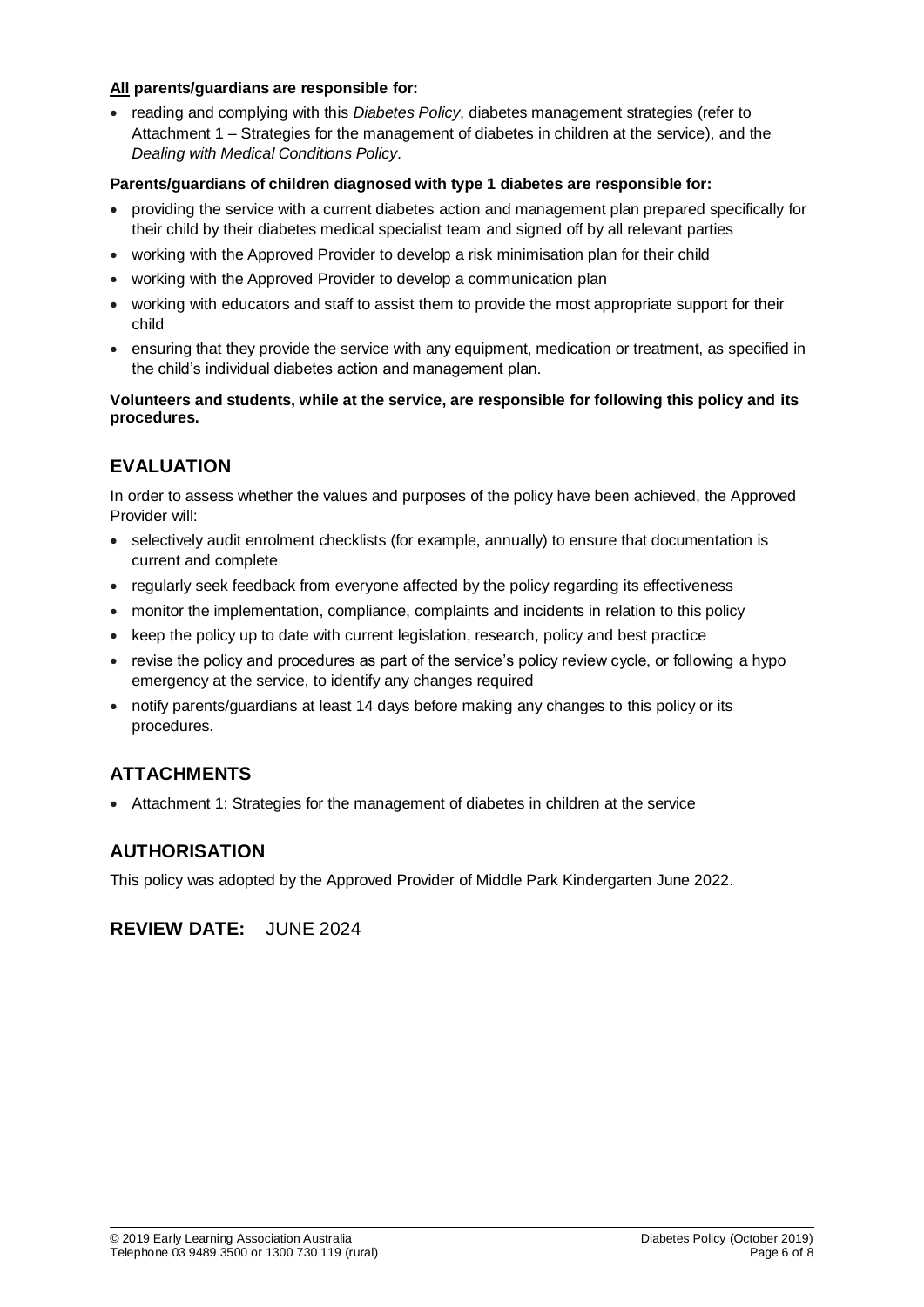## **ATTACHMENT 1 Strategies for the management of diabetes in children at the service**

| <b>Strategy</b>                                      | <b>Action</b>                                                                                                                                                                                                                                                                                                                                                                                                                                                                                                                                                                                                                                                                                                                                                                                                                                                                                                                                                                                       |
|------------------------------------------------------|-----------------------------------------------------------------------------------------------------------------------------------------------------------------------------------------------------------------------------------------------------------------------------------------------------------------------------------------------------------------------------------------------------------------------------------------------------------------------------------------------------------------------------------------------------------------------------------------------------------------------------------------------------------------------------------------------------------------------------------------------------------------------------------------------------------------------------------------------------------------------------------------------------------------------------------------------------------------------------------------------------|
| <b>Monitoring of</b><br>blood glucose (BG)<br>levels | Checking of blood glucose (BG) levels is performed using a blood<br>$\bullet$<br>glucose meter, continuous glucose monitoring or a flash glucose monitor<br>(refer to Definitions). The child's diabetes action and management plan<br>should state the times that BG levels should be checked, the method of<br>relaying information to parents/guardians about BG levels and any<br>intervention required if the BG level is found to be below or above<br>certain thresholds. A communication book can be used to provide<br>information about the child's BG levels between parents/guardians and<br>the service at the end of each session.<br>Children are likely to need assistance with performing BG checks.<br>$\bullet$<br>• Parents/guardians should be asked to teach service staff about BG<br>checking procedures.<br>Parents/guardians are responsible for supplying a blood glucose meter<br>$\bullet$<br>or in-date test strips if required for their child while at the service. |
| <b>Managing</b><br>hypoglycaemia<br>(hypos)          | Hypos or suspected hypos should be recognised and treated promptly,<br>$\bullet$<br>according to the instructions provided in the child's diabetes action and<br>management plan.                                                                                                                                                                                                                                                                                                                                                                                                                                                                                                                                                                                                                                                                                                                                                                                                                   |
|                                                      | Parents/guardians are responsible for providing the service with oral<br>$\bullet$<br>hypoglycaemia treatment (hypo food) for their child in an appropriately<br>labelled container.                                                                                                                                                                                                                                                                                                                                                                                                                                                                                                                                                                                                                                                                                                                                                                                                                |
|                                                      | This hypo container must be securely stored and readily accessible to<br>$\bullet$<br>all staff.                                                                                                                                                                                                                                                                                                                                                                                                                                                                                                                                                                                                                                                                                                                                                                                                                                                                                                    |
| Administering<br>insulin                             | Administration of insulin during service hours may be required; this will<br>$\bullet$<br>be specified in the child's diabetes action and management plan.<br>As a guide, insulin for service-aged children is commonly administered:<br>$\bullet$<br>- twice a day: before breakfast and dinner at home<br>- by a small insulin pump worn by the child<br>- If insulin is required please seek specific advice from the child's<br>diabetes treatment team.                                                                                                                                                                                                                                                                                                                                                                                                                                                                                                                                        |
| <b>Managing ketones</b>                              | • Ketone checking may be required when their blood glucose level is<br>>15.0 mmol/L.<br>Refer to the child's diabetes action and management plan.<br>٠                                                                                                                                                                                                                                                                                                                                                                                                                                                                                                                                                                                                                                                                                                                                                                                                                                              |
| <b>Off-site excursions</b><br>and activities         | • With good planning, children should be able to participate fully in all<br>service activities, including attending excursions.<br>The child's diabetes action and management plan should be reviewed<br>$\bullet$<br>prior to an excursion, with additional advice provided by the child's<br>diabetes medical specialist team and/or parents/guardians, as required.                                                                                                                                                                                                                                                                                                                                                                                                                                                                                                                                                                                                                             |
| <b>Infection control</b>                             | Infection control procedures must be developed and followed. Infection<br>$\bullet$<br>control measures include being informed about ways to prevent infection<br>and cross-infection when checking BG levels, handwashing, having one<br>device per child and not sharing devices between individuals, using<br>disposable lancets and safely disposing of all medical waste.                                                                                                                                                                                                                                                                                                                                                                                                                                                                                                                                                                                                                      |
| <b>Timing meals</b>                                  | Most meal requirements will fit into regular service routines.<br>$\bullet$                                                                                                                                                                                                                                                                                                                                                                                                                                                                                                                                                                                                                                                                                                                                                                                                                                                                                                                         |